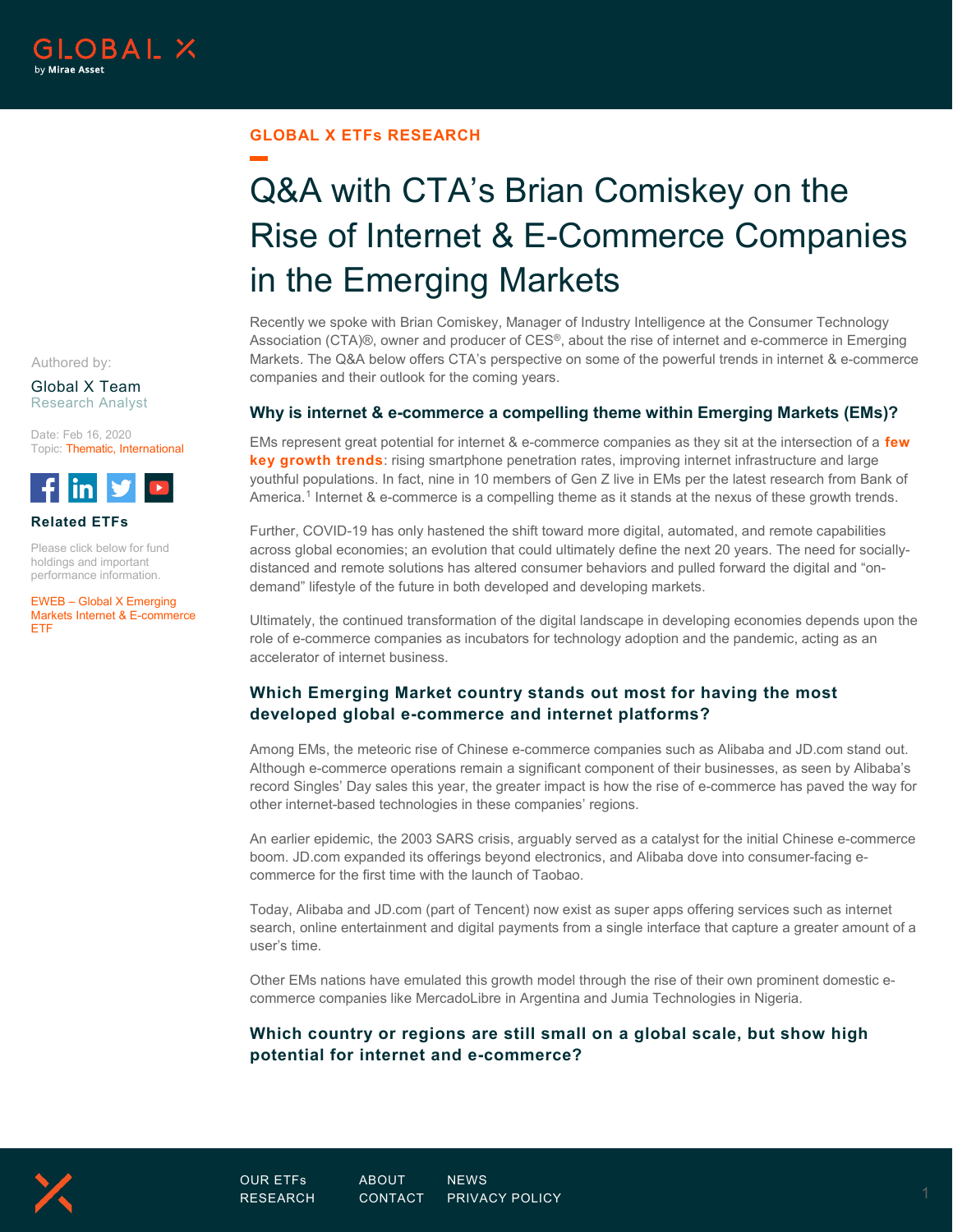

In southeast Asia, Malaysia stands out as a country with high potential due to its 83% smartphone penetration rate, the second-highest in the region after Singapore. Malaysia has multiple online shopping platforms such as Mudah.my, Shoppee and Lazada pushing the nation's digital economy. Notably, all are backed by funding from e-commerce giants in neighboring countries such as Alibaba and Singapore's Sea, competing for market share in Southeast Asia's rapidly growing consumer segment.

In Latin America, Chile is often overlooked for its potential compared to neighboring Argentina and Brazil. Boasting one of the highest internet penetration rates in the region and the third highest 5G penetration behind Brazil and Mexico, Chile is ripe for a breakthrough in internet-based business and e-commerce.

The e-commerce model is playing out as part of the regional pivot by physical retailers to an online presence. Like their Brazilian counterparts Lojas Americanas Via Varejo, Chilean retail giant Falabella accelerated its omnichannel strategy via the acquisition of regional ecommerce giant Linio. As in Malaysia, foreign companies have already taken note of the emerging digital business environment with last year's acquisition of grocery delivery CornerShop by Uber.

# **How has the pandemic accelerated the adoption of internet and e-commerce among Emerging Markets?**

The pandemic has supercharged digital transformation in emerging and developed markets alike. According to the World Economic Forum, internet use has increased by 70% because of the coronavirus outbreak. [2](#page-3-1)

Southeast Asia in particular has seen a significant surge with 40 million people coming online this year for the first time across Singapore, Indonesia, Malaysia, the Philippines, Thailand and Vietnam per a report by Google, Temasek Holdings and Bain & Company.<sup>[3](#page-3-2)</sup> Bringing their regional total to approximately 400 million people online, these countries also saw a 63% growth rate in their e-commerce sector in 2020.

Despite the pandemic's headwinds on Latin American markets, e-commerce sales are expected to grow 19.4% from last year to about \$84 billion per the latest eMarketer forecasts. [4](#page-3-3) This comes on the heels of pandemic-induced physical store closures and continued contraction of the in-person retail market. In fact, estimates show the region saw 38.4% of its population engaging in some form of e-commerce in 2020. This is a significant gain from previous years, but also shows ample room for growth.

# **Looking forward, what are some of the trends you expect to see within the space and what are some next generation EM companies helping to shape them?**

I believe there a couple of key trends in the EM internet and e-commerce space: sustained growth of technologies that surged amid the pandemic and the need to bridge the digital divide between those who have and do not have internet access.

CTA research finds the pandemic has driven adoption of technologies such as telehealth and remote learning.

Notably, Chinese health software company Ping An Healthcare and Technology had been operating a telehealth option since 2014, but the coronavirus outbreak drove the company to fully embrace this offering in its operations. Launching online COVID-19 consultations in January, the company registered more than a billion visits in its first three weeks.

Since the outset of COVID-19 in Brazil, almost 50% of Brazilian schools hired one or more educational technology firms –Brazilian online education firm Arco Platform is one of the companies that has experienced strong growth. And medical education platform Afya Limited shifted its focus to primarily online courses to support health care professionals amid the crisis.

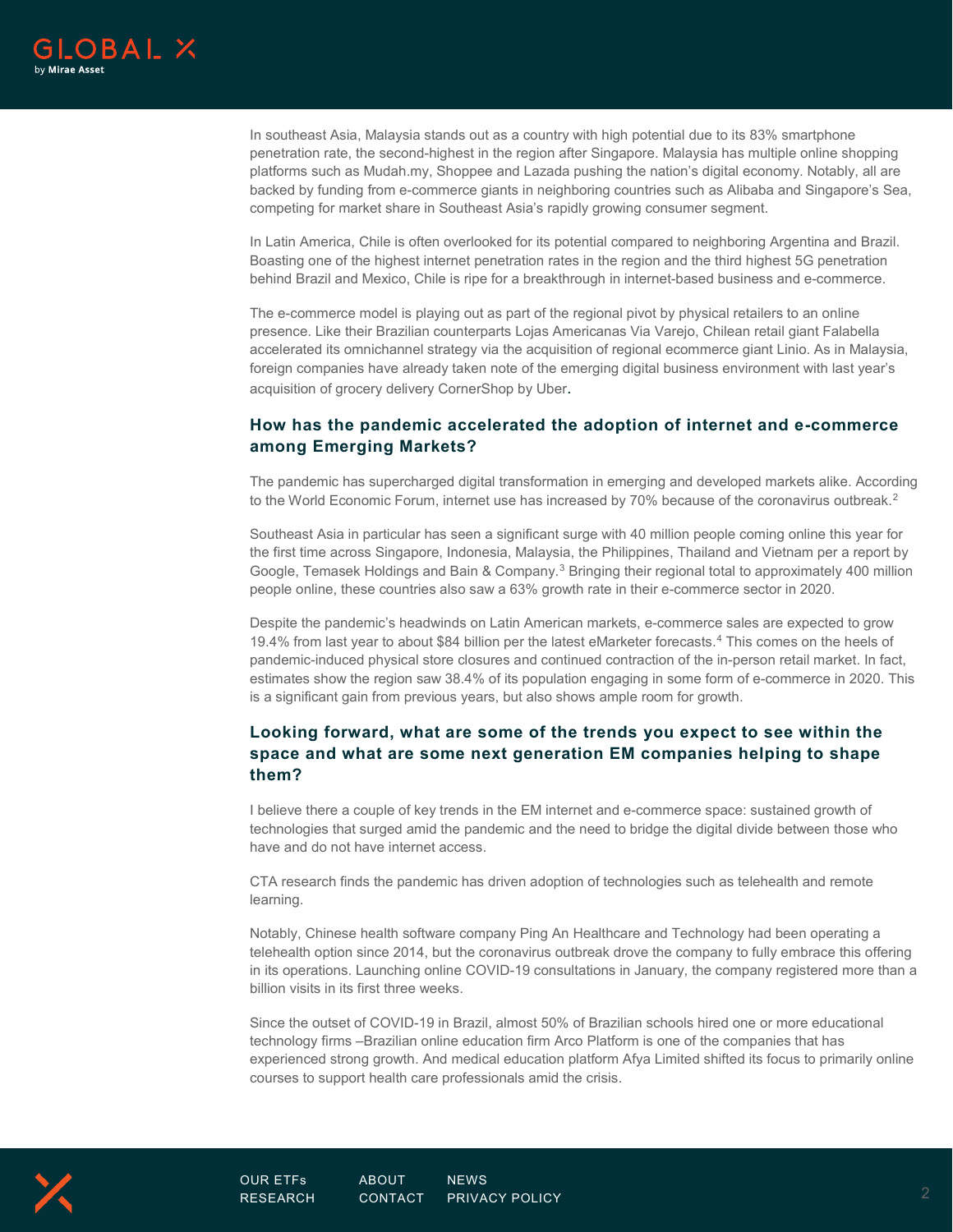

Both telehealth and remote learning are expected to see sustained growth in the post-COVID-19 era. The World Bank estimates an annual growth rate just under 20% for telehealth, and Research and Markets projects the global online education market to reach a value of \$3[5](#page-3-4)0 billion by 2025.<sup>5</sup>

Despite the advancement of these technologies to meet the challenges of the pandemic, COVID-19 has also exacerbated existing socioeconomic disparities in Emerging Markets. Specifically, the International Telecommunication Union in their annual report noted that only 53% of the world has access to the internet.<sup>[6](#page-3-5)</sup> Bridging the digital divide will be a key focus for companies to address this issue.

Notably, a newer Chinese e-commerce company, Pinduoduo, has staked its future on addressing the rural e-commerce and internet gap in China that stands at a sizable 39% of Chinese citizens who remain offline. With the launch of a five-year, \$7.1 billion campaign to reach these underserved consumers, the company is diversifying its business model to both address a critical social need in China and tap into this market.

Thus, the potential of Emerging Markets rests not only in their investment potential, but the promise of groundbreaking technological innovation that can reverberate across all socioeconomic levels globally. Ultimately, these are the trends CTA looks for in our thematic research as well as during CES, the most influential tech event in the world. In fact, 26% of exhibitors at this year's virtual CES hailed from emerging market countries and provided a look at some of the innovative companies and startups from these regions. We look forward to seeing these trends play out over 2021 and when CES returns to Las Vegas in 2022.

## **Related ETFs:**

**EWEB:** The Global X Emerging Markets Internet & E-commerce ETF (EWEB) seeks to invest in Emerging Market (EM) internet and e-commerce companies, including those involved in online retail, social media, online entertainment, search engines, and software delivered via the internet. EWEB seeks to provide investment results that correspond generally to the price and yield performance, before fees and expenses, of the Nasdaq CTA Emerging Markets Internet & E-commerce Net Total Return Index.

- 1. CNBC, "Gen Z incomes predicted to beat millennials' in 10 years and be 'most disruptive generation ever,'" Nov 20, 2020.
- 2. World Economic Forum, "Here are 4 technology trends from emerging economies," Sep 9, 2020.
- 3. Google, Temasek, and Bain & Company, "e-Conomy SEA 2020," Nov 10, 2020.
- 4. eMarketer, "Latin America Ecommerce 2020," Jun 17, 2020.
- 5. World Bank, "After coronavirus, telemedicine is here to stay," Jul 7, 2020; Research and Markets," Online Education Market & Global Forecast, by End User, Learning Mode (Self-Paced, Instructor Led), Technology, Country, Company," Dec 2019.
- 6. International Telecommunication Union," Measuring digital development," 2019.

SEI Investments Distribution Co. (1 Freedom Valley Drive, Oaks, PA, 19456) is the distributor for the Global X Funds.

Investing involves risk, including the possible loss of principal. The investable universe of companies in which EWEB may invest may be limited. The companies in which the Fund invests may be subject to rapid changes in technology, intense competition, rapid obsolescence of products